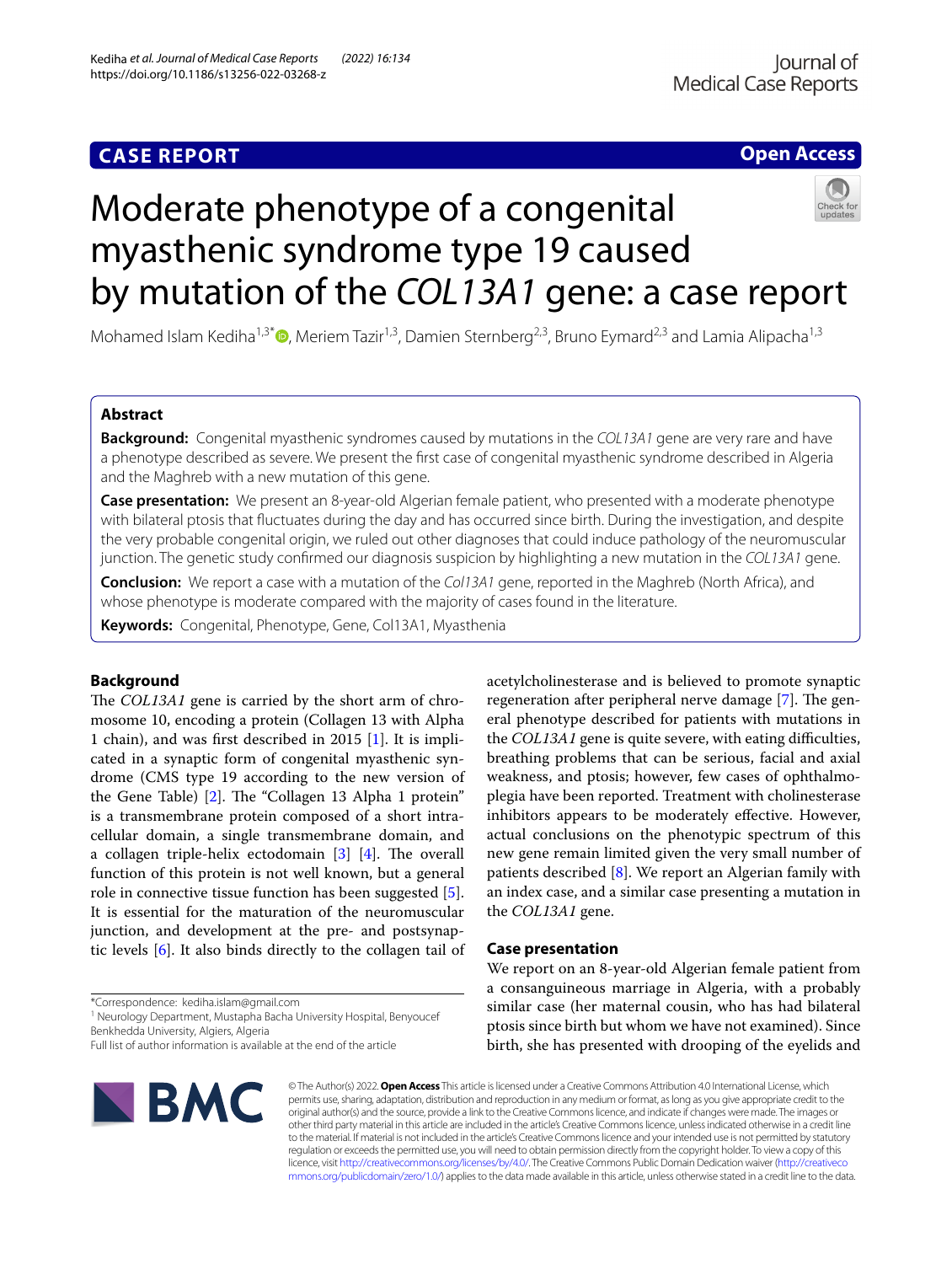the notion of double vision in the upwards gaze. These issues fuctuate during the day. Neonatal hypotonia was not noted, nor any delay in motor acquisitions. She has had several episodes of respiratory distress since the age of four, requiring bronchodilator treatment on demand, but has never been in intensive care unit. Functionally, she plays, runs, climbs, and goes down the stairs without difficulties. The baseline neurological examination (in 2018) found bilateral ptosis, a defcit in the orbicularis of the eyelids with limited upward eye movements. There was no dysmorphic syndrome and the prostigmine test was negative. Her myasthenia gravis score was 75/100 and her Quantitative Myasthenia Gravis (QMG) score was  $8/39$ . The course was very stationary, not requiring treatment at this time. Her current myasthenic score is 85/100. Paraclinically, muscle enzymes and lactates were normal, as well as anti-acetylcholine receptor and anti-MuSK antibodies. The electromyography  $(EMG)$ examination found decrement in two nerve/muscle pairs (around 20%). The genetic study concluded a false sense mutation of exon 37 of the *COL13A1* gene (R675W mutation), a mutation that has not been reported in the literature. This is probably a new mutation of this gene, described for the frst time in the Maghreb.

## **Discussion**

CMS linked to mutations in the *COL13A1* gene (CMS type 19) were described for the frst time in three patients from two unrelated families [\[1\]](#page-2-0), one of Indian origin and the other European. These three patients share the following clinical characteristics: onset at birth, slight facial dysmorphisms (ogival palate, low ear implantation, and micrognathia), net ptosis, and respiratory impairment (apnea and dyspnea). Two patients did not respond to pyridostigmine (PD) and one patient received a combination [3.4-diaminopyridine (3.4 DAP) and salbutamol]. Two mutations were identifed: "c.1171 delG" and "c.523 delG."

The second description (in 2019)  $[9]$  $[9]$  was of a 45-yearold Latin American patient, sufering since birth from a ptosis, dysphagia to solids, and muscular fatigue during effort, as well as difficulty in holding a discussion for more than 10 minutes. His disease progressed very slowly, with the onset of an episode of acute respiratory distress following cholecystectomy. There were no similar cases in the family and he was from a nonconsanguineous marriage but the parents were of the same ethnic origin. There was no dysmorphic syndrome. Low-frequency repetitive nerve stimulation (RNS) EMG showed marked decrement (15%, 50%, and 44%) in several nerve/ muscle pairs. He also responded positively to treatment with PD. A new mutation in the *Col13A1* gene was identified  $(c.739C'T)$ .

A series of six patients (three European consanguineous families) was also published in 2019 [[8\]](#page-2-7). In all of these patients, symptom onset was early (at birth) with a more severe phenotype: respiratory distress, dysphagia, hypotonia, and ptosis. Four patients presented with delayed walking. Five patients had signifcant scoliosis with facial dysmorphia (low ear implantation, arched palate, micrognathia). A net decrement was identifed in all patients. The evolution was towards aggravation, because it was punctuated by severe respiratory and bulbar crises. PDbased treatment was offered to them with good clinical results. Three new mutations in the Col13A1 gene were identifed.

The last and largest series was published in May 2019 [[10\]](#page-2-9): 11 unrelated families including 7 consanguineous were studied. They had several ethnic origins (Brazil, Bangladesh, India, USA, Canada, Iran, Qatar, and West African but with a European ancestor). These 16 patients had some phenotypic homogeneity, with an onset at birth of ptosis, respiratory distress, and bulbar involvement. Ophthalmoplegia was less common. Respiratory attacks were seen in half of these patients. Dysmorphic syndrome was observed in 4 out of 16 patients, especially scoliosis. These disorders fluctuated more during childhood than adulthood in this series. PD treatment has given good results, but the combination of 3,4 DAP with salbutamol has markedly improved motor and respiratory function in some patients.

The clinical presentation of our patient seems slightly similar to the majority of cases described in the published series. She presented a ptosis that fuctuates during the day, whereas this fuctuation is not constant in the reported series.

Breathing difficulties remained minimal in our patient (no stay in intensive care), while severe respiratory distress has been described in the series by Dusl *et al*. [\[8](#page-2-7)] and Rodriguez-Cruz *et al*. [[10\]](#page-2-9). We did not observe any facial dysmorphia or scoliosis in our patient, whereas the dysmorphic syndrome appears to be predominant in the patient series described above. The very slow evolution of our patient, whose parents currently refuse any treatment, seems to follow the case described by Marquardt in 2019, with a lighter phenotype where the patient did not request a neurological assessment until their midforties as the symptoms were so discreet. On the contrary, a patient in the series [[1\]](#page-2-0) died at the age of 8 from respiratory failure. Important diferences in phenotypic severity were noticed in two patients from the same family in this series (intra- and interfamily phenotypic variability). Treatment with salbutamol alone has been tried in two patients from the same series (Dusl *et al*. [\[8](#page-2-7)]) with very good clinical improvement. This would suggest its indication, without associating it with 3.4 DAP.